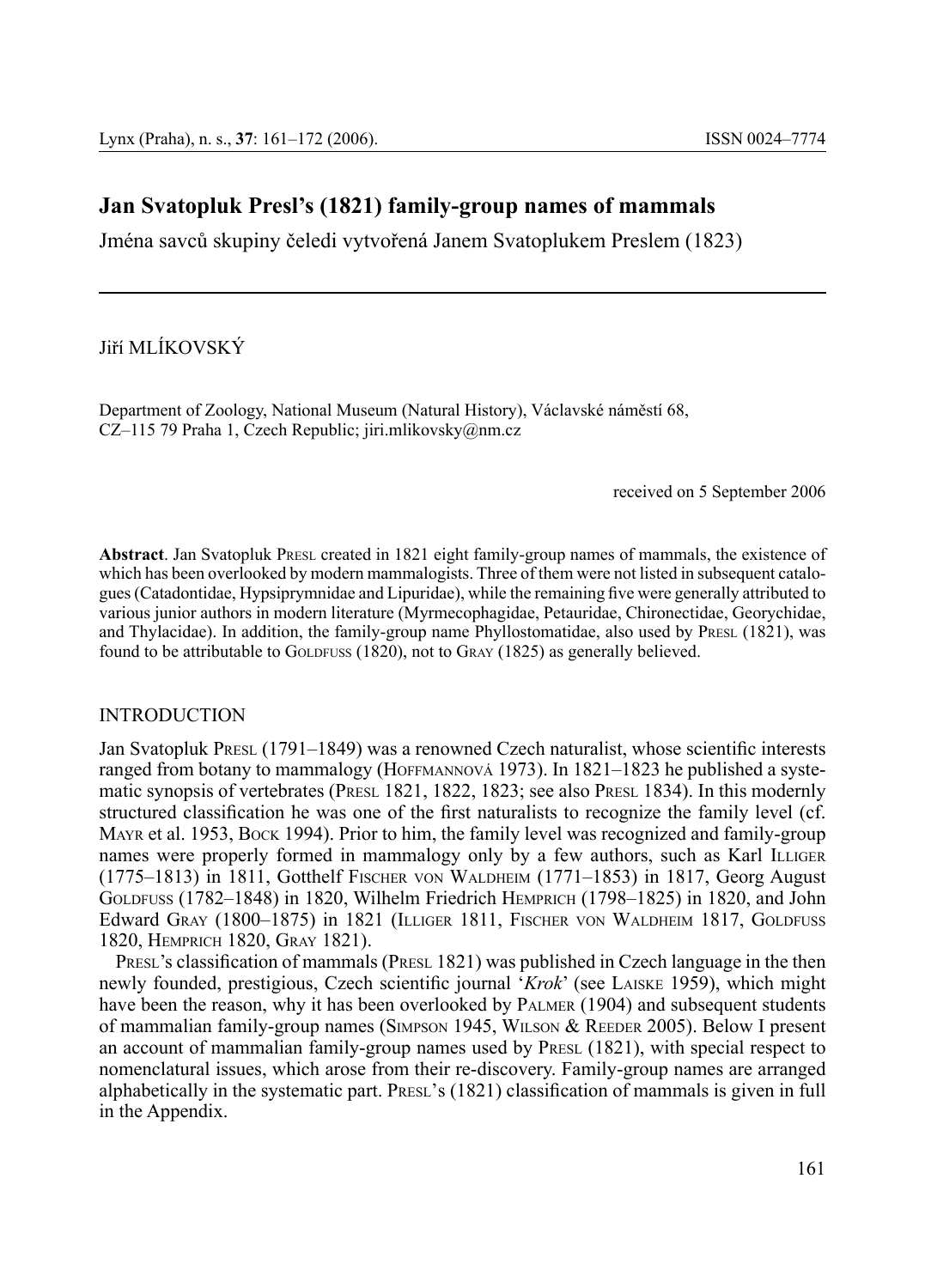## Systematic part

# **Catodontidae Presl**

PRESL (1821: 84) created family Catodonta for *Catodon* Linnaeus, 1761, which is a junior subjective synonym of *Physeter* Linnaeus, 1758 (MEAD & BROWNELL 2005). Catodonta Presl, 1821 is thus a junior subjective synonym of Physeteridae Gray, 1821 (I assume here that the paper by Gray was published earlier than that by Presl).

# **Chironectidae Presl**

Palmer (1904: 734; see also Simpson 1935: 135; 1945: 41) attributed the family-group name Chironectidae to Anonymous (1897). The name was used already by Presl (1821: 80), who spelled it Cheironectina and based it on *Chironectes* Illiger, 1811. *Cheironectes* is a subsequent incorrect spelling of *Chironectes* Illiger, hence the family-group name should be corrected to Chironectina (ICZN 1999: Art. 35.4.).

Water opossums of the genus *Chironectes* Illiger, 1811 are usually included in the subfamily Didelphinae of the family Didelphidae Gray, 1821 (GARDNER 2005). Chironectina Presl, 1823 is thus a junior subjective synonym of Didelphidae Gray, 1821, but it is available if *Chironectes* opossums are separated at the subfamily level, as recently suggested by Hershkovitz (1997).

# **Georychidae Presl**

Mole-rats of the genus *Georychus* Illiger, 1811 are usually included in the family Bathyergidae Waterhouse, 1841 (Simpson 1945, Woods & Kilpatrick 2005). Woods & Kilpatrick (2005: 1538) attributed the family-group name Georychidae to ROBERTS (1951), but already SIMPSON (1945: 99) traced the name back to GRAVENHORST (1841: facing p. 502), who spelled it Georychina. The name should be attributed to PRESL (1821: 81), who spelled it Georychina and based it on the genus *Georychus* Illiger, 1811.

Georychina Presl, 1821 antedates Bathyergidae Waterhouse, 1843, which is the next oldest family-group name available for the family. Georychina Presl was not replaced by Bathyergidae Waterhouse because it was based on a junior synonym (cf. ICZN 1999: Art. 40). However, Georychina Presl should be set aside, because Bathyergidae Waterhouse is in prevailing use and both conditions of Art. 23.9.1. (ICZN 1999) are met: the name has not been used as valid after 1899 (Art. 23.9.1.1.) and at least 10 authors used Bathyergidae Waterhouse as valid taxon in at least 25 works in immediately preceding 50 years in a period that encompasses over 10 years (Art. 23.9.1.2.). Required citations are as follows: Woop 1958, 1965, DE GRAFF 1975, JARVIS 1978, Nevo 1979, Harvey et al. 1980, Nevo et al. 1987, Honeycutt et al. 1987, 1991, BENNETT & Jarvis 1988, Denys 1989, Lovegrove 1989, 1991, Jarvis & Bennett 1990, 1991, Allard & HONEYCUTT 1992, JANECK et al. 1992, BURDA & KAWALIKA 1993, FILIPUCCI et al. 1994, BUFFENstein 1996, Faulkes et al. 1997, McKenna & Bell 1997, Bennett & Faulkes 2000, Spinks et al. 2000, Walton et al. 2000, Oosthuizen et al. 2003.

# **Hypsiprymnidae Presl**

Presl (1821: 80) based his family Hypsiprimnea [sic!] on the genus *Hypsiprimnus*, which is a subsequent incorrect spelling of *Hypsiprymnus* Illiger, 1811, The family-group name thus should be corrected to Hypsiprymnidae (ICZN 1999, Art. 35.4.). *Hypsiprymnus* Illiger, 1811 is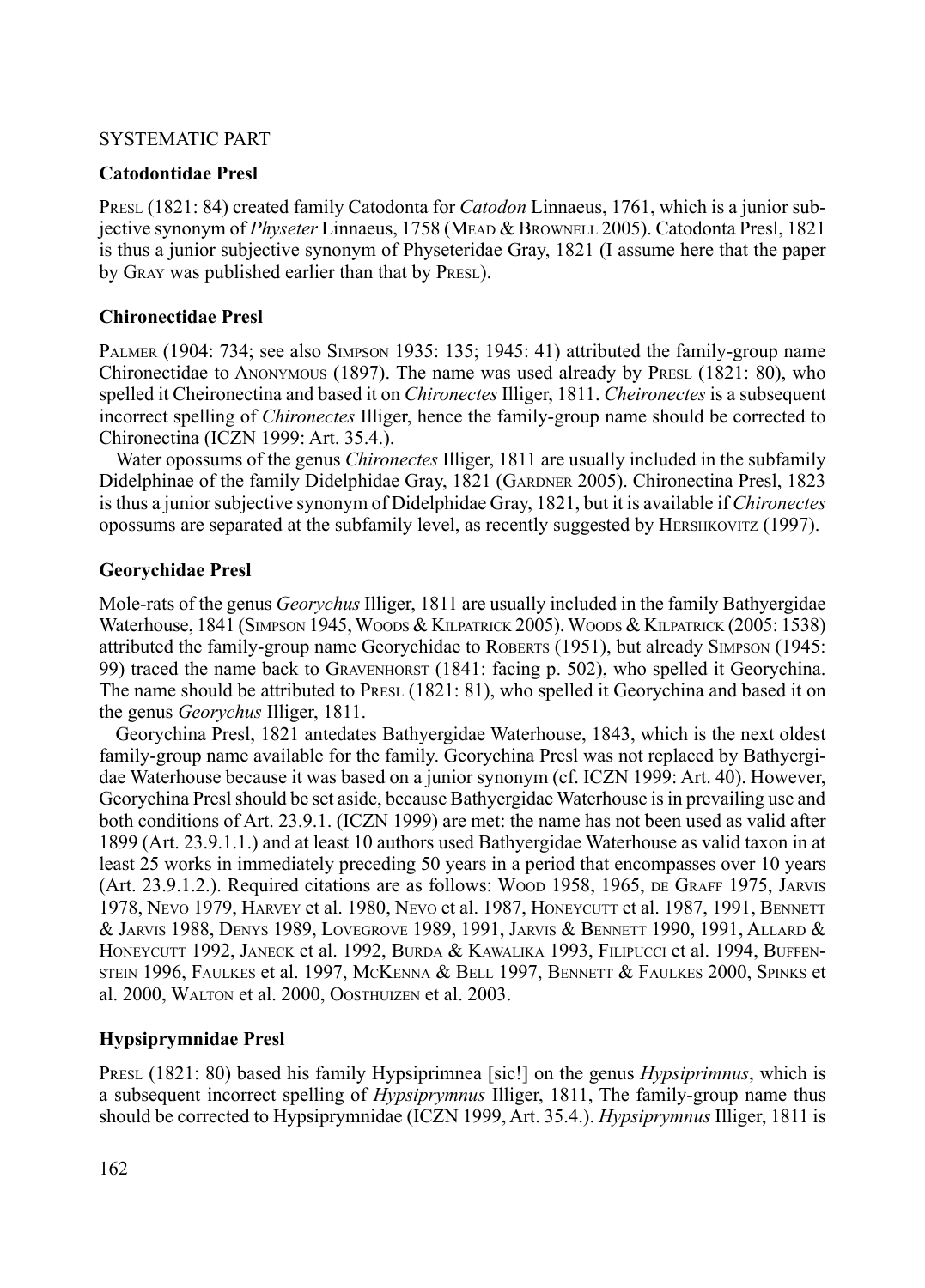a junior objective synonym of *Potorous* Desmarest, 1804 (Groves 2005b). Hence, Hypsiprymnida Presl, 1821 is a junior objective synonym of Potoridae Gray, 1821 (I assume here that the paper by Gray was published earlier than that by Presl).

# **Lipuridae Presl**

Presl (1821: 80) based his family Lipurina on the genus *Lipurus* Goldfuss, 1817, which is a junior subjective synonym of *Phascolarctos* Blainville, 1816 (Lee & Carrick 1989). Lipurina Presl, 1821 antedates Phascolarctidae created by Owen (1839), which is the next oldest family- -group name available for the family. Lipurina Presl was not replaced by Phascolarcidae Owen because it was based on a junior synonym (cf. ICZN 1999, Art. 40). However, Lipurina Presl should be set aside, because Phascolarctidae Owen is in prevailing use and both conditions of Art. 23.9.1. (ICZN 1999) are met: the name has not been used as valid after 1899 (Art. 23.9.1.1.) and at least 10 authors used Phascolarctidae Owen as valid taxon in at least 25 works in immediately preceding 50 years in a period that encompasses over 10 years (Art. 23.9.1.2.). Required citations are as follows: TURNBULL & LUNDELIUS 1970, IMAI et al. 1983, STRAHAN 1983, NAGY & Martin 1985, Aplin & Archer 1987, Haight & Nelson 1987, McKay 1988, Lee & Carrick 1989, Davidson & Young 1990, Harding & Aplin 1990, Gordon 1991, Luckett 1994, Osawa 1993, Szalay 1994, Retief et al. 1996, Black & Archer 1997, Kirsch et al. 1997, Kemper et al. 2000, SHERWIN et al. 2000, FISHER et al. 2001, GRAND & BARBOZA 2001, CARDILLO et al. 2004, Kavanagh et al. 2004, Archer & Kirsch 2006, Munemasa et al. 2006, Weisbecker & Sánchez-Villagra 2006.

## **Myrmecophagidae Presl**

The family-group name Myrmecophagidae is widely used and generally attributed to Gray (1825b: 343) (e.g. Gardner 2005: 102). It should be attributed to Presl (1821: 82), who based it on the genus *Myrmecophaga* Linnaeus, 1758.

# **Petauridae Presl**

GROVES (2005b: 53) attributed the family-group name Petauridae to BONAPARTE (1838: 112). It should be attributed to PRESL  $(1821: 79)$ , who spelled it Petaurina and based it on the genus *Petaurus* Shaw, 1791.

## **Phyllostomatidae Goldfuss**

Simmons (2005: 395) attributed the family-group name Phyllostomidae [sic!] to Gray (1825a: 242), although most authors attributed it to Gray (1825b: 338). Relative priority of these publications is irrelevant, however, because the name was used prior to Gray (1825a, b) already by PRESL (1821: 78) and GOLDFUSS (1820: 460), of whom the latter spelled it Phyllostomata and based it on the genus *Phyllostoma* "Geoffr[oy Saint-Hilaire]" = Cuvier, 1800, which is a junior objective synonym of *Phyllostomus* Lacépède, 1799 (Hemming 1955). The family-group name Phyllostomatidae thus should be attributed to GOLDFUSS (1820).

The family was generally spelled Phyllostomatidae until Kuzjakin (1974) and Handley (1980) argued that the name should be spelled Phyllostomidae. However, this is linguistically incorrect. Following Article 29.3.1. of the International Code of Zoological Nomenclature (ICZN 1999), "the stem for the purposes of the Code is found by deleting the case ending of the appropriate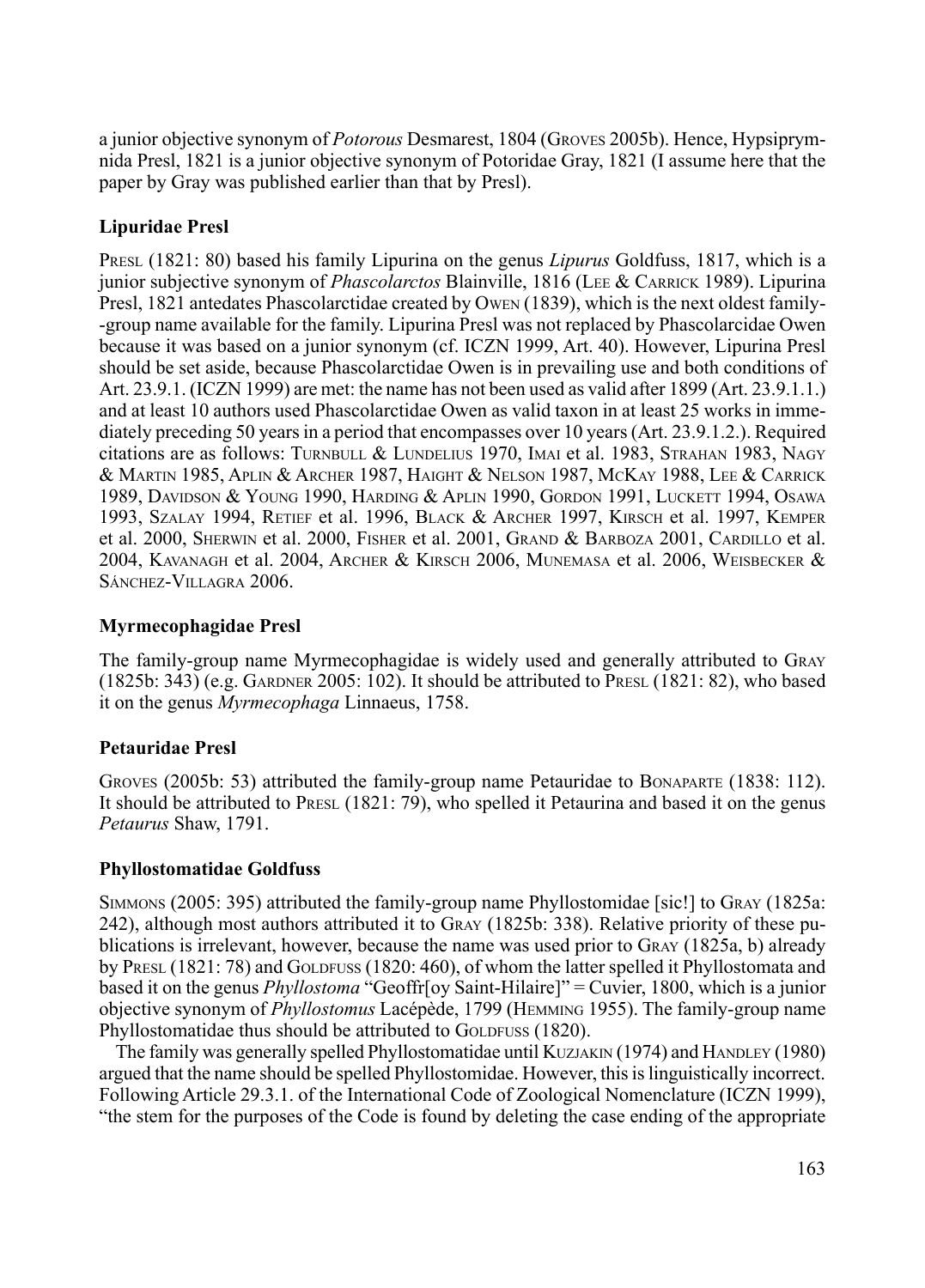genitive singular". Here, the genitive singular of 'stoma' is 'stomatis', and the family-group name thus should be spelled Phyllostomatidae (see also Keržner 1974).

# **Thylacidae Presl**

Presl (1821: 80) based his family Thylacina on the genus *Thylacis* Illiger, 1811. The latter genus is generally included in the family Peramelidae Gray, 1825 (Simpson 1945, Grover 2005a). Thylacina Presl, 1821 antedates Peramelidae Gray, 1825, which is the next oldest family-group name available for the family. Thylacina Presl was not replaced by Peramelidae Gray because it was based on a junior synonym (cf. ICZN 1999, Art. 40). However, Thylacina Presl should be set aside, because Peramelidae Gray is in prevailing use and both conditions of Art. 23.9.1. (ICZN 1999) are met: the name has not been used as valid after 1899 (Art. 23.9.1.1.) and at least 10 authors used Peramelidae Gray as valid taxon in at least 25 works in immediately preceding 50 years in a period that encompasses over 10 years (Art. 23.9.1.2.). Required citations are as follows: Lidicker & Follett 1968, Turnbull & Lundelius 1970, Archer & Kirsch 1977, 2006, Vaughan 1978, Stoddart & Braithwaite 1979, Gemmell 1982, Szalay 1982, Strahan 1983, Aplin & Archer 1987, Gordon & Hulbert 1989, Friend 1990, Groves & Flannery 1990, Kemper et al. 1990, Southgate 1990, Menzies 1991, Sherwin et al. 1991, Murphy & Serena 1993, Retief et al. 1995, McKenna & Bell 1997, Short et al. 1998, Muirhead 2000, Westermann et al. 2001, Broughton & Dickman 2002, Chambers & Dickman 2002, Richards & Short 2003, PRICE 2004, WESTERMAN et al. 2004.

## **SOUHRN**

Jan Svatopluk Presl vytvořil roku 1821 ve své klasifikaci savců osm nových jmen skupiny čeledi. Z nich tři jména vůbec nebyla zahrnuta do pozdějších katalogů (Catadontidae, Hypsiprymnidae a Lipuridae), zatímco autorství ostatních pěti jmen bylo běžně připisováno různým mladším autorům (Myrmecophagidae, Petauridae, Chironectidae, Georychidae a Thylacidae). Kromě toho bylo zjištěno, že jméno Phyllostomatidae, zpravidla připisované Grayovi (1825a, b) a taktéž použité Preslem (1821), bylo vytvořeno již Goldfussem (1820).

## Acknowledgments

I am obliged to Petr Benda (Praha) for comments on the manuscript. The study was supported in part by the grants of the Ministry of Culture of the Czech Republic No. DE06P04OMG008 and MK00002327201.

## **REFERENCES**

- ALLARD M. W. & HONEYCUTT R. L., 1992: Nucleotide sequence variation in the mitochondrial 12s rRNA gene and the phylogeny of African mole-rats (Rodentia: Bathyergidae). *Molecular Biology and Evolution*, **9**: 27–40.
- Anděra M., 1999: *České názvy živočichů*. *II*. *Savci* (*Mammalia*) [*Czech Names of Animals*. *II*. *Mammals*  (*Mammalia*)]. Národní muzeum, Praha, 147 pp (in Czech).
- Anonymous, 1897: *Verzeichnis der im Museum der Naturhistorischen Gesellschaft zu Hannover vorhandenen Säugetiere*. Hannover, 30 pp.
- APLIN K. P. & ARCHER M., 1987: Recent advances in marsupial systematics with new syncretic classification. Pp.: xv–lxi. In: Archer M. (ed.): *Possums and Opossums: Studies in Evolution*. Surrey Beatty and Sons, Chipping Norton, lxxii+788 pp.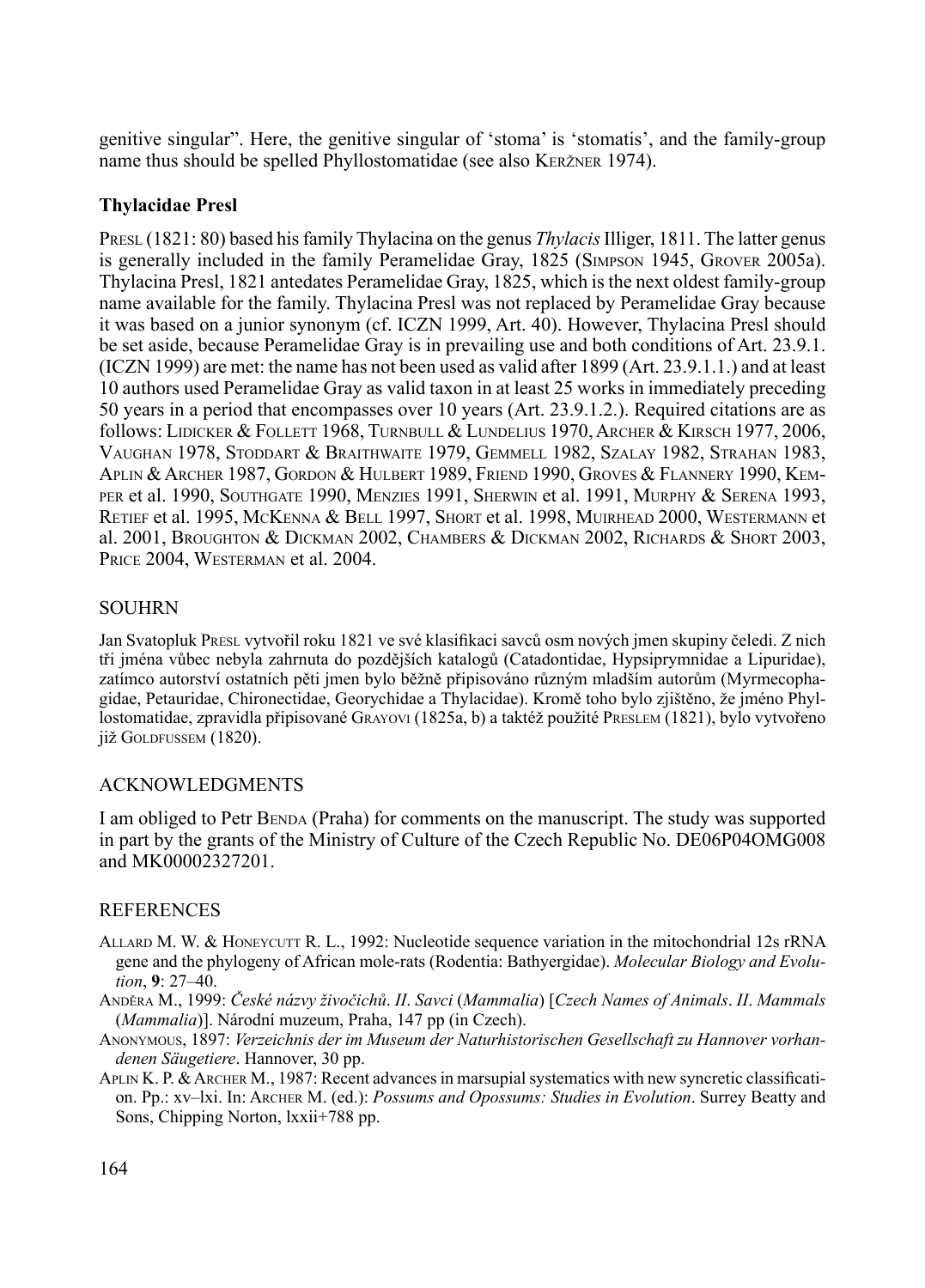- ARCHER M. & KIRSCH A. W., 1977: The case for the Thylacomyidae and Myrmecobiidae, Gill, 1872, or why are marsupial families so extended. *Proceedings of the Linnean Society of New South Wales*, **102**: 18–25.
- Archer M. & Kirsch A. W., 2006: The evolution and classification of marsupials. Pp.: 1–21. In: Armati P. J., Dickman C. R. & Hume I. D. (eds.): *Marsupials*. Cambridge University Press, Cambridge,  $xiii+373$  pp.
- Bennett N. C. & Faulkes C. G., 2000: *African Mole-rats: Ecology and Eusociality*. Cambridge University Press, Cambridge, xiv+273 pp.
- BENNETT N. C. & JARVIS J. U. M., 1988: The social structure and reproductive biology of colonies of the mole-rat, *Cryptomys damarensis* (Rodentia, Bathyergidae). *Journal of Mammalogy*, **69**: 293–302.
- Black K. & Archer M., 1997: *Nimiokoala* gen nov. (Marsupialia, Phascolarctidae) from Riversleigh, northwestern Queensland, with a revision of *Litokoala*. *Memoirs of the Queensland Museum*, **41**(2): 209–228.
- Bock W. J., 1994: History and nomenclature of avian family-group names. *Bulletin of the American Museum of Natural History*, **222**: 1–281.
- Bonaparte C. L, 1838: Synopsis vertebratorum systematis. *Nuovi Annali delle Scienze Naturali*, **2**(1): 105–133.
- BROUGHTON S. K. & DICKMAN C. R., 1991: The effect of supplementary food on home range of the southern brown bandicoot, *Isoodon obesulus* (Marsupialia: Peramelidae). *Australian Journal of Ecology*, **16**: 71–78.
- BUFFENSTEIN R., 1996: Ecophysiological responses to a subterranean habitat a bathyergid perspective. *Mammalia*, **60**: 591–605.
- BURDA H. & KAWALIKA M., 1993: Evolution of eusociality in the Bathyergidae. The case of the giant mole rats (*Cryptomys mechowi*). *Naturwissenschaften*, **80**: 235–237.
- Cardillo M., Bininda-Emonds O. R. P., Boakes E. & Purvis A., 2004: A species-level phylogenetic supertree of marsupials. *Journal of Zoology*, *London*, **264**: 11–31.
- Chambers L. K. & Dickman C. R., 2002: Habitat preferences of the long-nosed bandicoot, *Perameles nasuta* (Mammalia, Peramelidae), in a patchy, urban environment. *Australian Ecology*, **27**: 334–342.
- Davidson C. V. & Young W. G., 1990: The muscles of mastication of *Phascolarctos cinereus* (Phascolarctidae: Marsupialia). *Australian Journal of Zoology*, **38**: 227–240.
- de Graaff G., 1975: Family Bathyergidae. Pp.: 1–5. In: Meester J. &Setzer H. W. (eds.): *The Mammals of Africa: An Identification Manual*. Part 6.9. Smithsonian Institution Press, Washington, DC, not continuously paginated.
- Denys C., 1989: A new species of bathyergid rodent from Olduvai Bed I (Tanzania, Lower Pleistocene). *Neue Jahrbücher Geologie Palaeontologie*, **5**: 257–264.
- Faulkes C. G., Bennett N. C., Bruford M. W., O'Brien H. P., Aguilar G. H. & Jarvis J. U. M., 1997: Ecological constraints drive social evolution in the African mole-rats. *Proceedings: Biological Sciences*, **264**: 1619–1627.
- FILIPUCCI M. G., BURDA H., NEVO E. & KOCKA J., 1994: Allozyme divergence and systematics of common mole-rats (*Cryptomys*, Bathyergidae, Rodentia) from Zambia. *Zeitschrift für Säugetierkunde*, **59**: 42–51.
- FISCHER D. O., OWENS I. P. F. & JOHNSON C. N., 2001: The ecological basis of life history variation in marsupials. *Ecology*, **82**: 3531–3540.
- Fischer von Waldheim G., 1817: Adversaria zoologica. *Memoires de la Société Impériale des Naturalistes de Moscou*, **5**: 368–428.
- Friend G. R., 1990: Breeding and population dynamics of *Isoodon macrourus* (Marsupialia: Peramelidae): studies from the wet-dry tropics of northern Australia. Pp.: 357–365. In: Seebeck J. H., Brown P. H., Wallis R. L. & Kemper C. L. (eds.): *Bandicoots and Bilbies*. Surrey Beatty & Sons, Chipping Norton, NSW, xxx+392 pp.
- Gardner A. L., 2005: Order Didelphimorphia. Pp.: 3–18. In: Wilson D. E. & Reeder D. (eds.): *Mammal Species of the World*. *Third Edition*. The John Hopkins University Press, Baltimore, 2142 pp.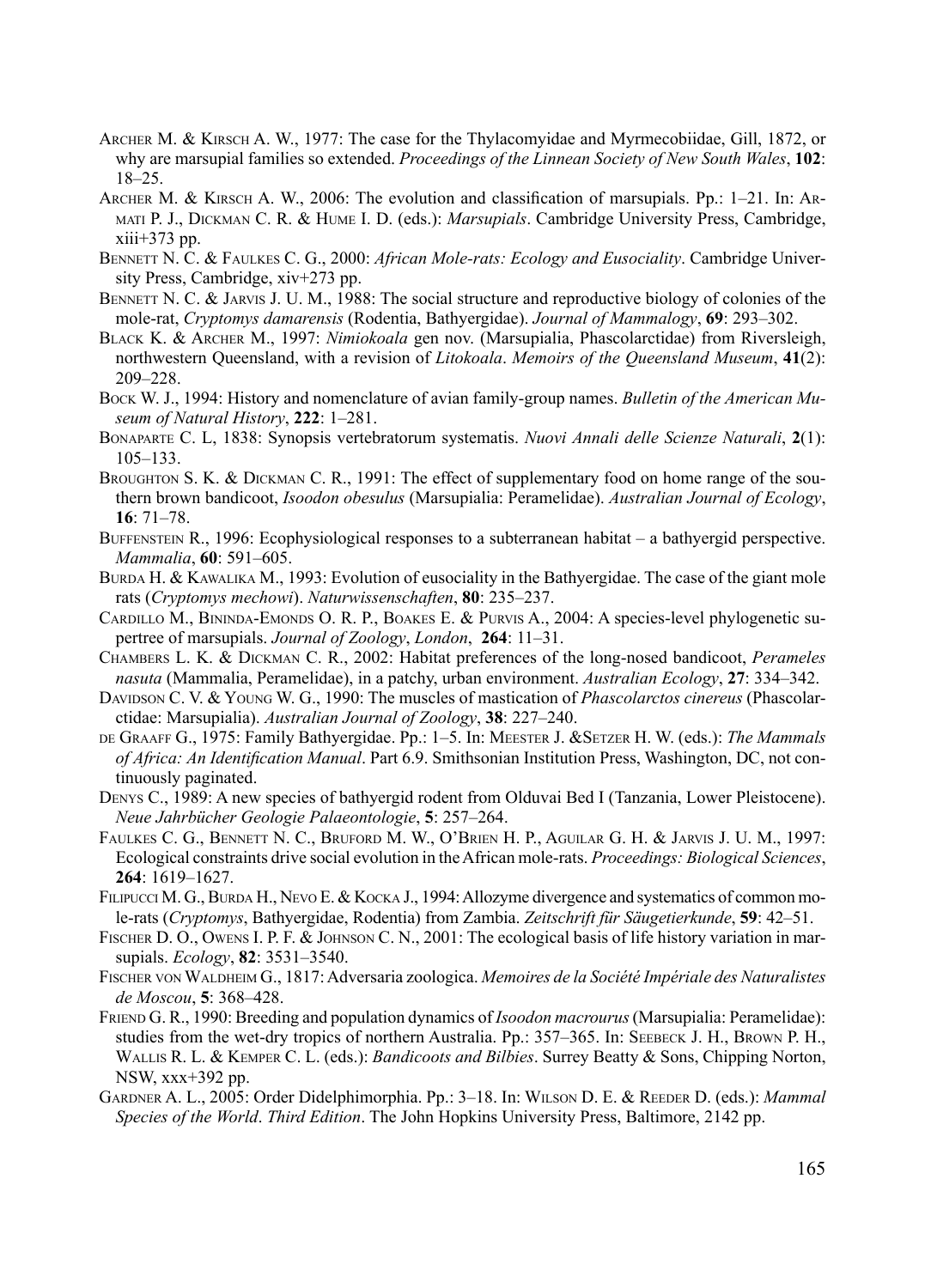- Gemmell R. T., 1982: Breeding bandicoots in Brisbane (*Isoodon macrourus*; Marsupialia, Peramelidae). *Australian Mammalogy*, **5**: 187–193.
- Goldfuss G. A., 1820: *Handbuch der Zoologie*. *Vol*. *3*(*2*). Johann Leonard Schrag, Nürnberg,  $xxiv+506$  pp.
- Gordon G., 1991: Estimation of age of the koala, *Phascolarctos cinereus* (Marsupialia: Phascolarctidae) from tooth wear and growth. *Australian Mammalogy*, **14**: 5–12.
- Gordon G. & Hulbert H. J., 1989: Peramelidae. Pp.: 603–624. In: Walton D. W. (ed.): *Fauna of Australia*. *Volume 1B*. *Mammalia*. Australian Government Publishing Service, Canberra, 827 pp.
- Grand T. I. & Barboza P. S., 2001: Anatomy and development of the koala, *Phascolarctos cinereus*: an evolutionary perspective on the superfamily Vombatoidea. *Anatomy and Embryology*, **203**: 211–223.
- Gravenhorst J. L. C., 1843: *Vergleichende Zoologie*. Grass, Barth und Co., Breslau, xx+686 pp.
- Gray J. E., 1821: On the natural arrangement of vertebrose animals. *London Medical Repository*, **15**: 296–310.
- Gray J. E., 1825a: An attempt at a division of the family Vespertilionidae into groups. *Zoological Journal*, **2**: 242–243.
- Gray J. E., 1825b: Outline of an attempt at the disposition of the Mammalia into tribes and families with a list of the genera apparently appertaining to each tribe. *Annals of Philosophy*, (2)**10**: 337–344.
- Groves C. P., 2005a: Order Peramelemorphia. Pp.: 38–42. In: Wilson D. E. & Reeder D. (eds.): *Mammal Species of the World*. *Third Edition*. The John Hopkins University Press, Baltimore, 2142 pp.
- Groves C. P., 2005b: Order Diprotodontia. Pp.: 43–70. In: Wilson D. E. & Reeder D. (eds.): *Mammal Species of the World*. *Third Edition*. The John Hopkins University Press, Baltimore, 2142 pp.
- Groves C. P. & Flannery T. F., 1990: Revision of the families and genera of bandicoots. Pp.: 1–11. In: Seebeck J. H., Brown P. H., Wallis R. L. & Kemper C. L. (eds.): *Bandicoots and Bilbies*. Surrey Beatty & Sons, Chipping Norton, NSW, xxx+392 pp.
- Haight J. R. & Nelson J. E., 1987: A brain that doesn't fit its skull: A comparative study of the brain and endocranium of the koala, *Phascolarctos cinereus* (Marsupialia: Phascolarctidae). Pp.: 331–352. In: Archer M. (ed.): *Possums and Opossums: Studies in Evolution*. Surrey Beatty, Chipping Norton, NSW, 788 pp.
- HANDLEY C. O., Jr., 1980: Inconsistencies in formation of family-group and subfamily-group names in Chiroptera. Pp.: 9–13. In: Wilson D. E. & Gardner A. L. (eds.): *Proceedings of the Fifth International Bat Research Conference*. Texas Tech University, Lubbock, 434 pp.
- Harding H. R . & Aplin K. P., 1990: Phylogenetic affinities of the koala (Phascolarctidae: Marsupialia): a reassessment of the spermatozoal evidence. Pp.: 1–13. In Lee A. K., HANDASYDE K. A. & SANSON G. D. (eds.): *Biology of the Koala*. Surrey Beatty and Sons, Sydney, 788 pp.
- HARVEY P. H., CLUTTON-BROCK T. H. & MACE G. M., 1980: Brain size and ecology in small mammals and primates. *Proceedings of the National Academy of Sciences of the United States of America* (*Biological Sciences*), **77**: 4387–4389.
- Hemming F., (ed.) 1955: Direction 24: completion of the entries relating to the names of certain genera in the class Mammalia made on the Official List of Generic Names in Zoology in the period up to the end of 1936. *Opinions and Declarations Rendered by the International Commission on Zoological Nomenclature*, **3**: 219–246.
- Hemprich W. F., 1820: *Grundriß der Naturgeschichte für höhere Lehranstalten*. August Rücker, Berlin, & Friedrich Volke, Wien, 432 pp.
- Hershkovitz P., 1997: Composition of the family Didelphidae Gray, 1821 (Didelphoidea: Marsupialia), with a review of the morphology and behavior of the included four-eyed pouched opossums of the genus *Philander* Tiedemann, 1808. *Fieldiana: Zoology* (*New Series*), **86**: 1–103.
- Hoffmannová E., 1973: *Jan Svatopluk Presl*, *Karel Bořivoj Presl*. Melantrich, Praha, 299 pp (in Czech).
- HONEYCUTT R. L., EDWARDS S. V., NELSON K. & NEVO E., 1987: Mitochondrial DNA Variation and the Phylogeny of African Mole Rats (Rodentia: Bathyergidae). *Systematic Zoology*, **36**: 280–292.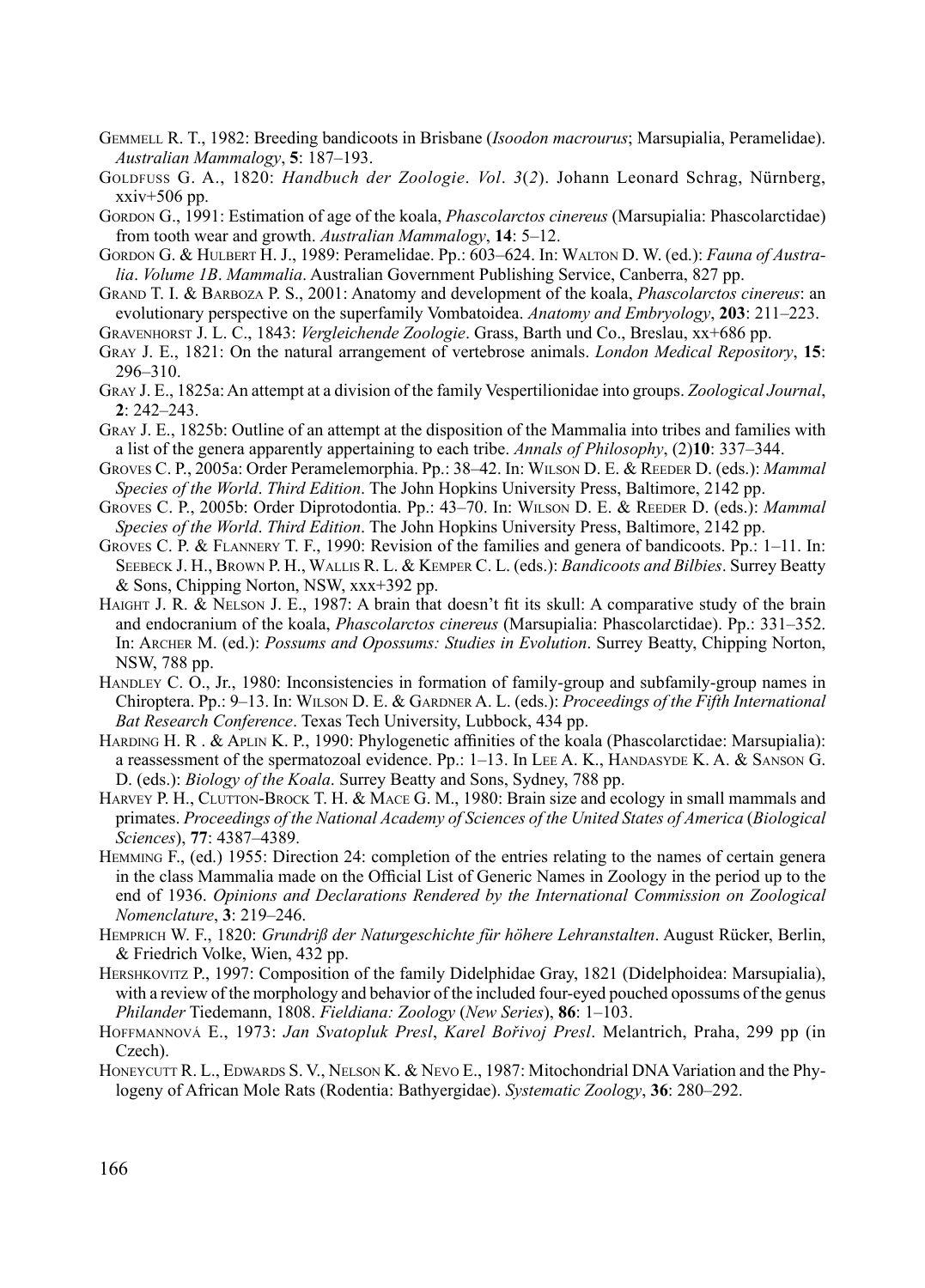- HONEYCUTT R. L., ALLARD M. W., EDWARDS S. V. & SCHLITTER D. A., 1991: Systematics and evolution of the family Bathyergidae. Pp.: 45–65. In: Sherman P. W., Jarvis J. U. M. & Alexander R. D. (eds.): *The Biology of the Naked Mole-rat*. Princeton University Press, Princeton, 518 pp.
- ICZN, 1999: *International Code of Zoological Nomenclature*. 4th ed. International Trust for Zoological Nomenclature, London, xxix+306 pp.
- Illiger C., 1811: *Prodromus systematis mammalium et avium additis terminis zoographicis utriusque classis*, *eorumque versione germanica*. C. Salfeld, Berlin, 302 pp.
- Imai H. T., Maruyama T. & Croizer T. H., 1983 : Rates of mammalian karyotype evolution by the karyograph method. *American Naturalist*, **121**: 477–488.
- Janeck L. L., Honeycutt R. L., Rautenbach I. L., Erasmus B. H. & Schlitter D. A., 1992: Allozyme variation and systematics of African mole-rats (Rodentia: Bathyergidae). *Biochemical Systematics and Ecology*, **20**: 401–416.
- Jarvis J. U. M., 1978: Energetics of survival in *Heterocephalus glaber* (Rüppell) the naked mole-rat (Rodentia: Bathyergidae). *Bulletin of the Carnegie Museum of Natural History*, **6**: 81–87.
- JARVIS J. U. & BENNETT N. C., 1990: The evolutionary history, population biology and social structure of African mole-rats: family Bathyergidae. *Progress in Clinical and Biological Research*, **335**: 97–128.
- JARVIS, J. U. M. & BENNETT N., 1991: Ecology and behavior of the family Bathyergidae. Pp.: 66–96. In: Sherman P. W., Jarvis J. U. M. & Alexander R. (eds.): *The Biology of the Naked Mole-rat*. Princeton: Princeton University Press, xvi+518 pp.
- Kavanagh J. R., Burk-Herrick A., Westerman M. & Springer M. S., 2004: Relationships among families of Diprotodontia (Marsupialia) and the phylogenetic position of the autapomorphic honey possum (*Tarsipes rostratus*). *Journal of Mammalian Evolution*, **11**: 207–222.
- Kemper C., Kitchener D. J., Humphreys W. F., How R. A., Schmitt L. H. & Bradley A. 1990: The biology of the northern brown bandicoot, *Isoodon macrourus* (Marsupialia: Peramelidae) at Mitchell Plateau, Western Australia. *Australian Journal of Zoology*, **37**: 627–644.
- Kemper C., Reardon T. & Queale L., 2000: Mammals. Pp.: 13–35. In: Robinson A. C., Casperson K. D. & Hutchinson M. N. (eds.): *A List of the Vertebrates of South Australia*. *3rd ed*. Department for Environment and Heritage, Adelaide, 146 pp.
- Keržner I. M., 1974: Zamečanija k stat'e A. P. Kuzjakina "O nazvanijach rukokrylych" [Remarks on the paper by A. P. Kuzjakin "On the names of bats"]. P.: 49. In: Strelkov P. P. & Kuzjakin A. P. (eds.): *Materialy pervogo vsesojuznogo soveščanija po rukokrylym* (*Chiroptera*) [*Proceedings of the First All-Union Meeting on Bats* (*Chiroptera*)]. Zoologičeskij Institut AN SSSR, Leningrad, 183 pp (in Russian).
- Kirsch J. A. W., Lapointe F.-J. & Springer M. S., 1997: DNA-hybridisation studies of marsupials and their implication for Metatherian classification. *Australian Journal of Zoology*, 45: 211–280.
- Kuzjakin A. P., 1974: O nazvanijah rukokrylyh [On the names of bats]. Pp.: 45–49. In: Strelkov P. P. & Kuzjakin A. P. (eds.): *Materialy pervogo vsesojuznogo soveščanija po rukokrylym* (*Chiroptera*) [*Proceedings of the First All-Union Meeting on Bats* (*Chiroptera*)]. Zoologičeskij Institut AN SSSR, Leningrad, 183 pp (in Russian).
- Laiske M., 1959: *Časopisectví v Čechách 1650–1847* [*Journalism in Bohemia 1650–1847*]. Národní knihovna, Praha, 180 pp (in Czech).
- Lee A. K. & Carrick F. N., 1989: Phascolarctidae. Pp.: 740–754. In: Walton D. W. & Richardson B. J. (eds.): *Fauna of Australia*. *Vol*. *1B*. *Mammalia*. Australian Government Publishing Service, Canberra, 827 pp.
- Lidicker Jr., W. Z. & Follett W. I., 1968: *Isoodon* Desmarest, 1817, rather than *Thylacis* Illiger, 1811, as the valid generic name of the short-nosed bandicoots (Marsupialia: Peramelidae). *Proceedings of the Biological Society of Washington*, **81**: 251–256.
- Lovegrove B. G., 1989: The cost of burrowing by the social mole-rats (Bathyergidae) *Cryptomys damarensis* and *Heterocephalus glaber*: the role of soil moisture. *Physiological Zoology*, **62**: 449–469.
- Lovegrove B. G., 1991: The evolution of eusociality in molerats (Bathyergidae): a question of risks, numbers, and costs. *Behavioral Ecology and Sociobiology*, **28**: 37–45.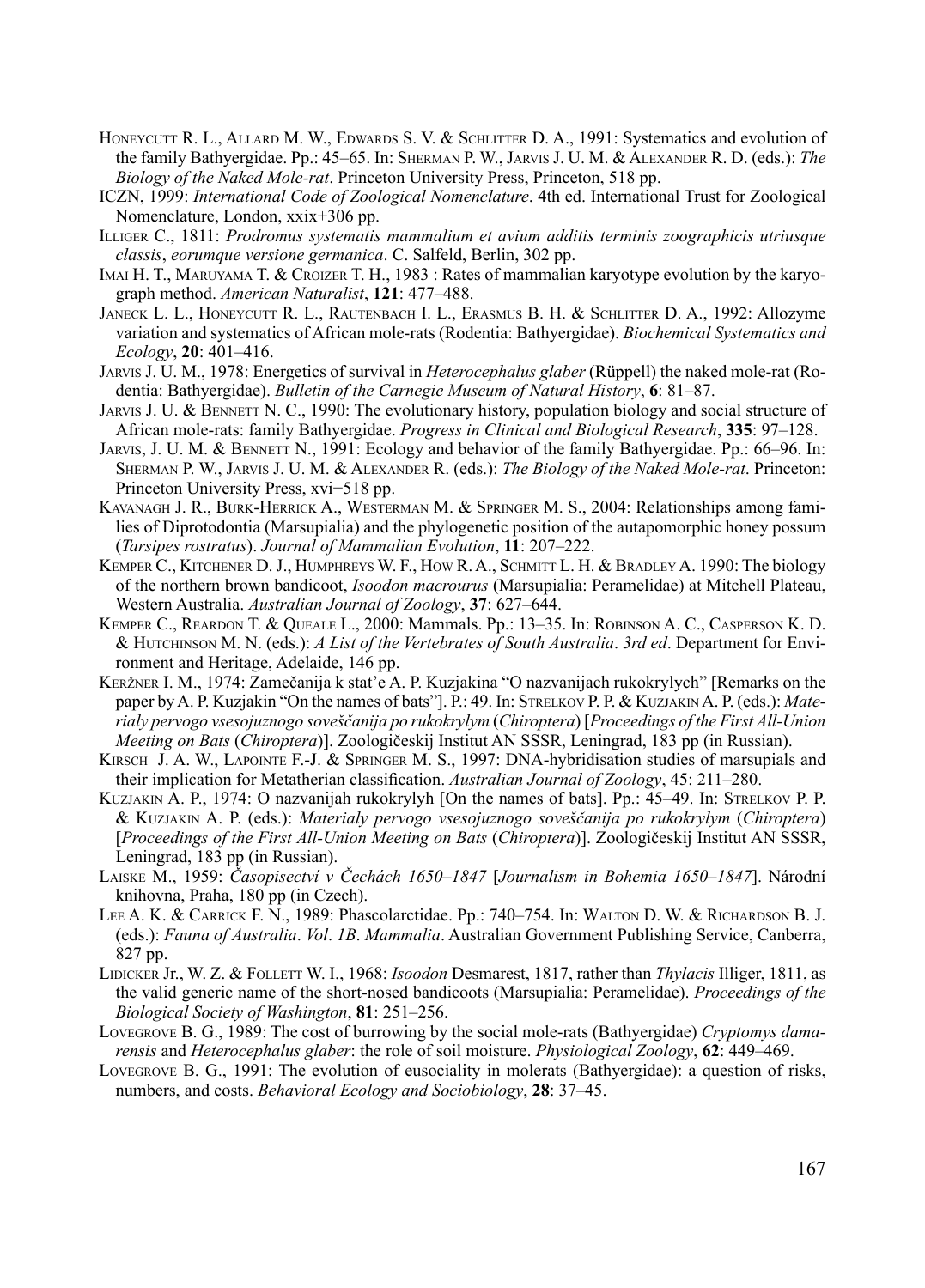- LUCKETT W. P., 1994: Suprafamilial relationships within Marsupialia: resolution and discordance from multidisciplinary data. *Journal of Mammalian Evolution*, **2**: 255–283.
- Mayr E., Linsley E. G. & Usinger R. L., 1953: *Methods and Principles of Systematic Zoology*. McGraw- -Hill Book Company, New York, ix+336 pp.
- McKay G. M., 1988: Phascolarctidae. Pp.: 51–52. In: Walton D. W. (ed.): *Zoological Catalogue of Australia*. *Vol*. *5*. *Mammalia*. Australian Government Publishing Service, Canberra, 274 pp.
- McKenna M. C. & Bell S. K., 1997: *Classification of Mammals Above the Species Level*. Columbia University Press, New York, 631 pp.
- Mead J. G. & Brownell Jr., R. L., 2005: Order Cetacea. Pp.: 723–743. In: Wilson D. E. & Reeder D. (eds.): *Mammal Species of the World*. *Third Edition*. The John Hopkins University Press, Baltimore, 2142 pp.
- Menzies J., 1991: *A Handbook of New Guinea Marsupials and Monotremes*. Kristen Pres, Madang, 138 pp.
- Muirhead J., 2000: Yaraloidea (Marsupialia, Perameleformia), a new superfamily of marsupial and a description and analysis of the cranium of the Miocene *Yarala burchfieldi*. *Journal of Paleontology*, **74**: 512–523.
- Munemasa M., Nikaido M., Donnellan S., Austin C. C., Okada N. & Hasegawa M., 2006: Phylogenetic analysis of diprotodontian marsupials based on complete mitochondrial genomes. *Genes & Genetic Systems*, **81**: 181–191.
- Murphy J. A. & Serena M., 1993: Results of radio tracking eastern barred bandicoots, *Perameles gunnii*, (Marsupialia: Peramelidae) at Gellibrand Hill Park, Victoria. *Australian Mammalogy*, **16**: 51–54.
- NAGY K. A. & MARTIN R. W., 1985: Field metabolic rate, water flux, food consumption and time budget of koalas, *Phascolarctos cinereus* (Marsupialia: Phascolarctidae) in Victoria. *Australian Journal of Zoology*, **33**: 655–665.
- Nevo E., 1979: Adaptive convergence and divergence in subterranean mammals. *Annual Review of Ecology and Systematics*, **10**: 269–308.
- Nevo E., Ben-Shlomo R., Beiles A., Jarvis J. U. M. & Hickman G. C., 1987: Allozyme differentiation and systematics of the endemic subterranean mole rats of Africa (Rodentia, Bathyergidae). *Biochemical Systematics and Ecology*, **15**: 409–502.
- Oosthuizen M. K., Cooper H. M. & Bennett N. C., 2003: Circadian rhythms of locomotor activity in solitary and social species of African mole-rats (Family: Bathyergidae). *Journal of Biological Rhythms*, **18**: 481–490.
- Osawa R., 1993: Dietary preference of koalas *Phascolarctos cinereus* (Marsupialia: Phascolarctidae) for *Eucalyptus* spp. with a specific reference to their simple sugar contents. *Australian Mammalogy*, **16**: 85–87.
- Owen R., 1839: Outlines of a classification of the Marsupialia. *Proceedings of the Zoological Society of London*, **1839**: 5–19.
- Palmer T. S., 1904: Index generum mammalium: a list of the genera and families of mammals. *United States Department of Agriculture*, *North American Fauna*, **23**: 1–984.
- Presl J. S., 1821: Nawržení saustawy žiwočichů dle tříd, řádů a rodů, a spolu pokus zčeštění potřebných w žiwočistwu názwů [Proposition of the system of animals, according to classes, orders and genera, with an attempt to creation of useful Czech names of animals]. *Krok*, **1**(2): 67–84 (in Czech).
- Presl J. S., 1822: Nawržení saustawy žiwočichů dle tříd, řádů a rodů, a spolu pokus zčeštění potřebných w žiwočistwu názwů (Pokračowání.) [Proposition of the system of animals, according to classes, orders and genera, with an attempt to creation of useful Czech names of animals (continuation)]. *Krok*, **1**(3): 116–129 (in Czech).
- Presl J. S., 1823: Nawržení saustawy žiwočichů dle tříd, řádů a rodů, a spolu pokus zčeštění potřebných w žiwočistwu názwů (Pokračowání) [Proposition of the system of animals, according to classes, orders and genera, with an attempt to creation of useful Czech names of animals (continuation)]. *Krok*, **1**(4): 104–109 (in Czech).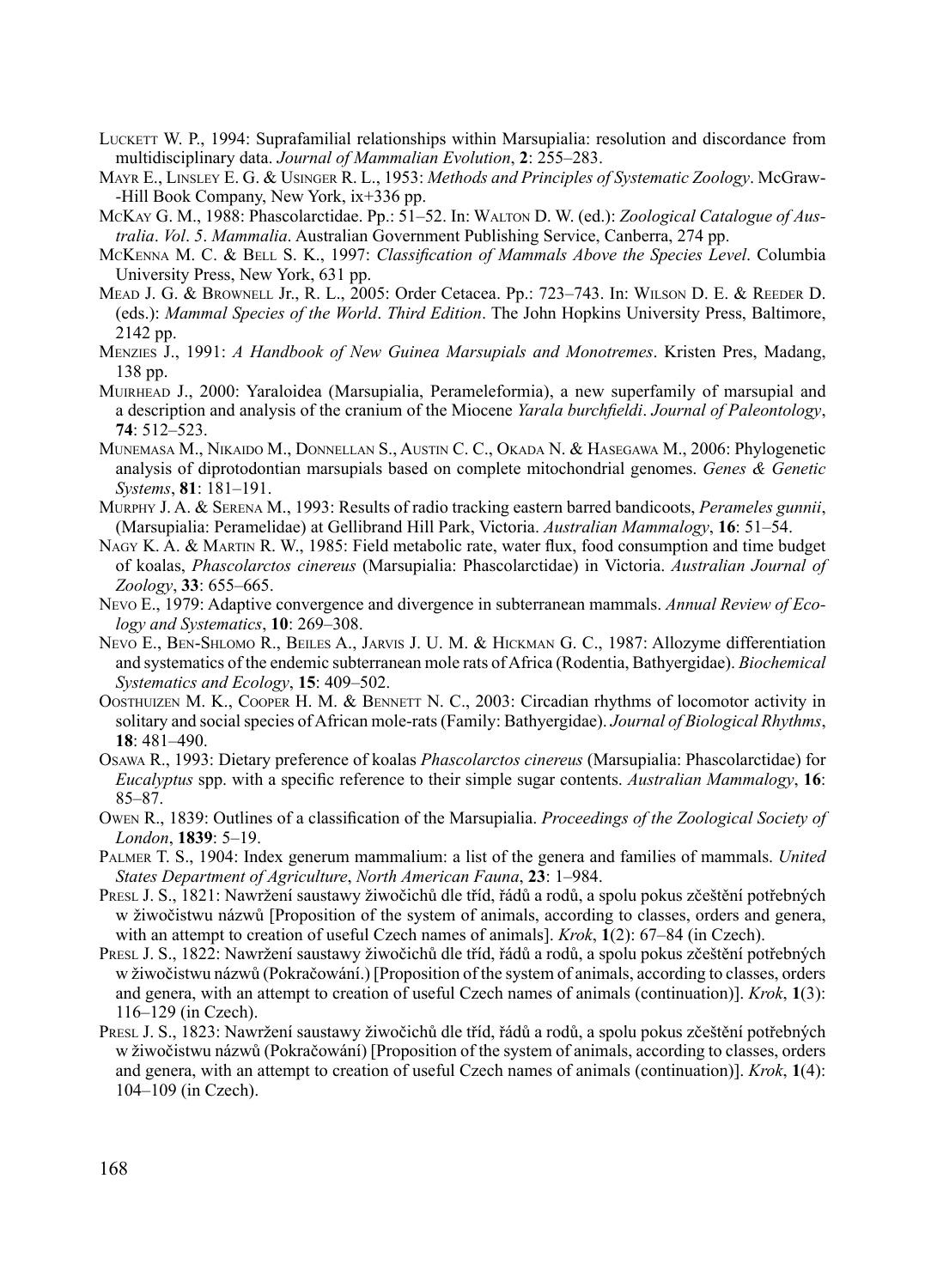Presl J. S., 1834: *Ssawectwo* [*Mammals*]. Kronberg a Webr, Praha, xii+388 pp (in Czech).

- Price G. J., 2004: Fossil bandicoots (Marsupialia, Peramelidae) and environmental change during the Pleistocene on the Darling Downs, southeastern Queensland, Australia. *Journal of Systematic Paleontology*, **2**: 347–356.
- Retief J. D., Krajewski C., Westerman M., Winkfein R. J. & Dixon G. H., 1995: Molecular phylogeny and evolution of marsupial protamine P1 genes. *Proceedings: Biological Sciences*, **259** 7–14.
- Richards J. D. & Short J., 2003: Reintroduction and establishment of the western barred bandicoot *Perameles bougainville* (Marsupialia: Peramelidae) at Shark Bay, Western Australia. *Biological Conservation*, **109**: 181–195.
- Roberts A., 1951: *The Mammals of South Africa*. Trustees of "The mammals of South Africa" Book Fund, Johannesburg, 700 pp.
- Sherwin W. B., Murray N. D., Marshall Graves J. A. & Brown P. R., 1991: Measurement of genetic variation in endangered populations: bandicoots (Marsupialia: Peramelidae) as an example. *Conservation Biology*, **5**: 103–108.
- SHERWIN W. B., TIMMS P., WILCKEN J. & HOULDEN B., 2000: Analysis and conservation implication of koala genetics. *Conservation Biology*, **14**: 639–649.
- Short J. C., Richards J. D. & Turner B., 1998: Ecology of the western barred bandicoot (*Perameles bougainville*) (Marsupialia: Peramelidae) on Dorre and Bernier Islands, Western Australia. *Wildlife Research*, **25**: 567–586.
- Simmons N. B., 2005: Order Chiroptera. Pp.: 312–529. In: Wilson D. E. & Reeder D. (eds.): *Mammal Species of the World*. *Third Edition*. The John Hopkins University Press, Baltimore, 2142 pp.
- Simpson G. G., 1935: Note on the classification of recent and fossil opossums. *Journal of Mammalogy*, **16**: 134–137.
- Simpson G. G., 1945: The principles of classification and a classification of mammals. *Bulletin of the American Museum of Natural History*, **85**: i–xvi, 1–350.
- Southgate R. I., 1990: Distribution and abundance of the greater bilby *Macrotis lagotis* Reid (Marsupialia: Peramelidae). Pp.: 293–302. In: Seebeck J. H., Brown P. R., Wallis R. L. & Kemper C. M. (eds.): *Bandicoots and Bilbies*. Surrey Beatty & Sons, Chipping Norton, xxx+392 pp.
- Spinks A. C., Jarvis J. U. M. & Bennett N. C., 2000: Comparative pattern of philopatry and dispersal in two common mole-rat populations: implications on the evolution of mole-rat sociality. *Journal of Animal Ecology*, **69**: 224–234.
- Stoddart D. M. & Braithwaite R. W., 1979: A strategy for utilization of regenerating heathland habitat by the brown bandicoot (*Isoodon obesulus*; Marsupialia, Peramelidae). *Journal of Animal Ecology*, **48**: 165–179.
- Strahan R. (ed.), 1983: *Complete Book of Australian Mammals*. Magnus and Robertson Publ., London, xxi+530 pp.
- Szalay F. S., 1982: A new appraisal of marsupial phylogeny and classification. Pp.: 621–640. In: Archer M. (ed.): *Carnivorous Marsupials*. Royal Zoological Society of New South Walers, Mosman, vi+804 pp.
- Szalay F. S., 1994: *Evolutionary History of the Marsupials and an Analysis of Osteological Characters*. Cambridge University Press, Cambridge, xi+481 pp.
- TURNBULL W. D. & LUNDELIUS E. L., 1970: The Hamilton fauna. A late Pleistocene mammalian fauna from the Grange Burn, Victoria, Australia. *Fieldiana: Geology*, **19**: 1–163.
- Vaughan T. A., 1978: *Mammalogy*. *2nd Edition*. W. B. Saunders, Philadelphia, 522 pp.
- WALTON A. H., NEDBAL M. A. & HONEYCUTT R. L., 2000: Evidence from intron 1 of the nuclear transthyretin (prealbumin) gene for the phylogeny of African mole-rats (Bathyergidae). *Molecular Phylogenetics and Evolution*, **16**: 467–474.
- Waterhouse G. R., 1841: Observations on the Rodentia. *Annals and Magazine of Natural History*, **8**: 81–84.
- WEISBECKER V. & SANCHEZ-VILLAGRA M. R., 2006: Carpal evolution in diprotodontian marsupials. *Zoological Journal of the Linnean Society*, **146**: 369–384.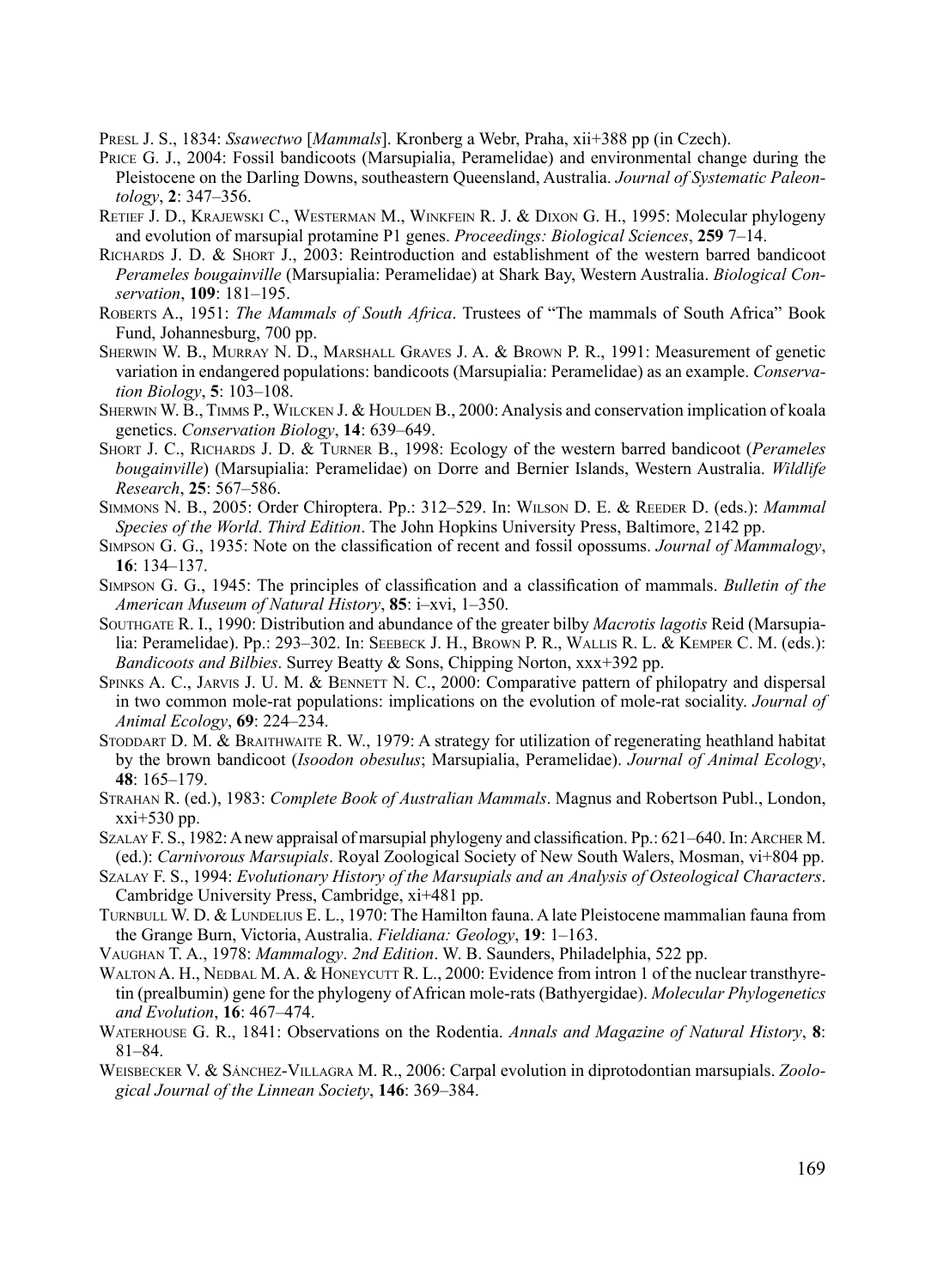- WESTERMANN M., SPRINGER M. S. & KRAJEWSKI C., 2001: Molecular relationships of the New Guinean bandicoot genera *Microperoryctes* and *Echymipera* (Marsupialia: Peramelina). *Journal of Mammalian Evolution*, **8**: 93–105.
- WESTERMANN M., SPRINGER M. S., DIXON J. & KRAJEWSKI C., 2004: Molecular relationships of the pig-footed bandicoot *Chaeropus ecaudatus* (Marsupialia: Perameloidea) using 12S rRNA sequences. *Journal of Mammalian Evolution*, **6**: 271–288.
- Wilson D. E. & Reeder D. (eds.), 2005: *Mammal Species of the World*. *Third Edition*. The John Hopkins University Press, Baltimore, xxxviii+2142 pp.
- Wood A. E., 1958: Are there rodent suborders? *Systematic Zoology*, **7**: 169–173.
- Wood A. E., 1965: Grades and clades among rodents. *Evolution*, **19**: 115–130.
- Woods C. A. & Kilpatrick C. W., 2005: Infraorder Hystricognathi. Pp.: 1538–1600. In: Wilson D. E. & Reeder D. (eds.): *Mammal Species of the World*. *Third Edition*. The John Hopkins University Press, Baltimore, 2142 pp.

## Appendix

PRESL's (1821) classification of mammals. Czech names proposed by PRESL (1821) for mammalian orders, families and genera are given in parentheses (most were not listed by Anděra 1999). Note that Presl (1821) did not name families when an order included only a single family.

#### **1. Bimana (dvaurucí)**

1.1. [Family not given]: *Homo* (člowěk).

#### **2. Quadrumana (čtwerorucí)**

- 2.1. Simia (opicowití): *Pithecus* (op), *Hylobates* (ramenáč), *Lasiopyga* (dlakořit), *Cercopithecus* (kočkodán), *Papio* (martyška), *Poago* (mirkuwín), *Cynocephalus* (psohlaw), *Colobus* (kykatas), *Ateles* (chapan), *Cebus* (malpa), *Pithecia* (chwostan), *Aotus* (nočák), *Callitrix* (pěknowlasec), *Hapale* (kosman).
- 2.2. Prosimia (munowití): *Lemur* (muna), *Lichanotus* (požast), *Stenops* (autloň).
- 2.3. Prehensilia (palcuchowití): *Chirogeleus* (palcucha).
- 2.4. Macrotarsia (nártaunowití): *Tarsius* (nártaun), *Otolicnus* (uchoš).

## **3. Cheiroptera (letauni)**

- 3.1. Galeopithecia (letuškowití): *Galeopithecus* (letuška).
- 3.2. Phyllostomata (řasonosowití): *Phyllostoma* (řasonos), *Nycteris* (šerowec), *Rhinopoma* (nosalec), *Rhinolophus* (wrapenec), *Megaderma* (weloblanec).
- 3.3. Harpiae (upírowití): *Pteropus* (upír), *Cephalotes* (hlawan).
- 3.4. Noctiliones (nedopírowití): *Stenoderma* (auzkoblanec), *Vespertilio* (netopír), *Plecotus* (ušan), *Mio pterus* (spaka), *Nyctionomus* (příšerec), *Noctilio* (mračník), *Dysopes* (psohubec), *Thapazous* (wečerník).

## **4. Ferae (šelmy)**

- 4.1. Canina (psovití): *Megalotis* (welouch), *Canis* (pes), *Hyena* (hyena), *Felis* (kot), *Rycaena* (zeník).
- 4.2. Mustelina (kunowití): *Herpestes* (promyka), *Mephitis* (smrdoš), *Mustela* (kuna), *Ichneumon* (munkos), *Lutra* (wydra).
- 4.3. Ursina (nedwědowití): *Ursus* (nedwěd), *Meles* (jezwec), *Gulo* (rosomak), *Procyon* (mýwal), *Nasua* (nosál), *Cercoleptes* (ohonowin).
- 4.4. Erinacea (ježovití): *Centetes* (bodlín), *Erinaceus* (jež).
- 4.5. Talpina (krtkowití): *Condylura* (uzloš), *Chrysochloris* (zlatokrt), *Talpa* (krt), *Scalops* (hrabuška).
- 4.6. Sorexina (reyskowití): *Sorex* (reysek), *Mygale* (wychuchol).

## **5. Marsupialia (waknatí)**

5.1. Petaurina (letawcowití): *Petaurus* (létawec), *Phalangista* (parowník).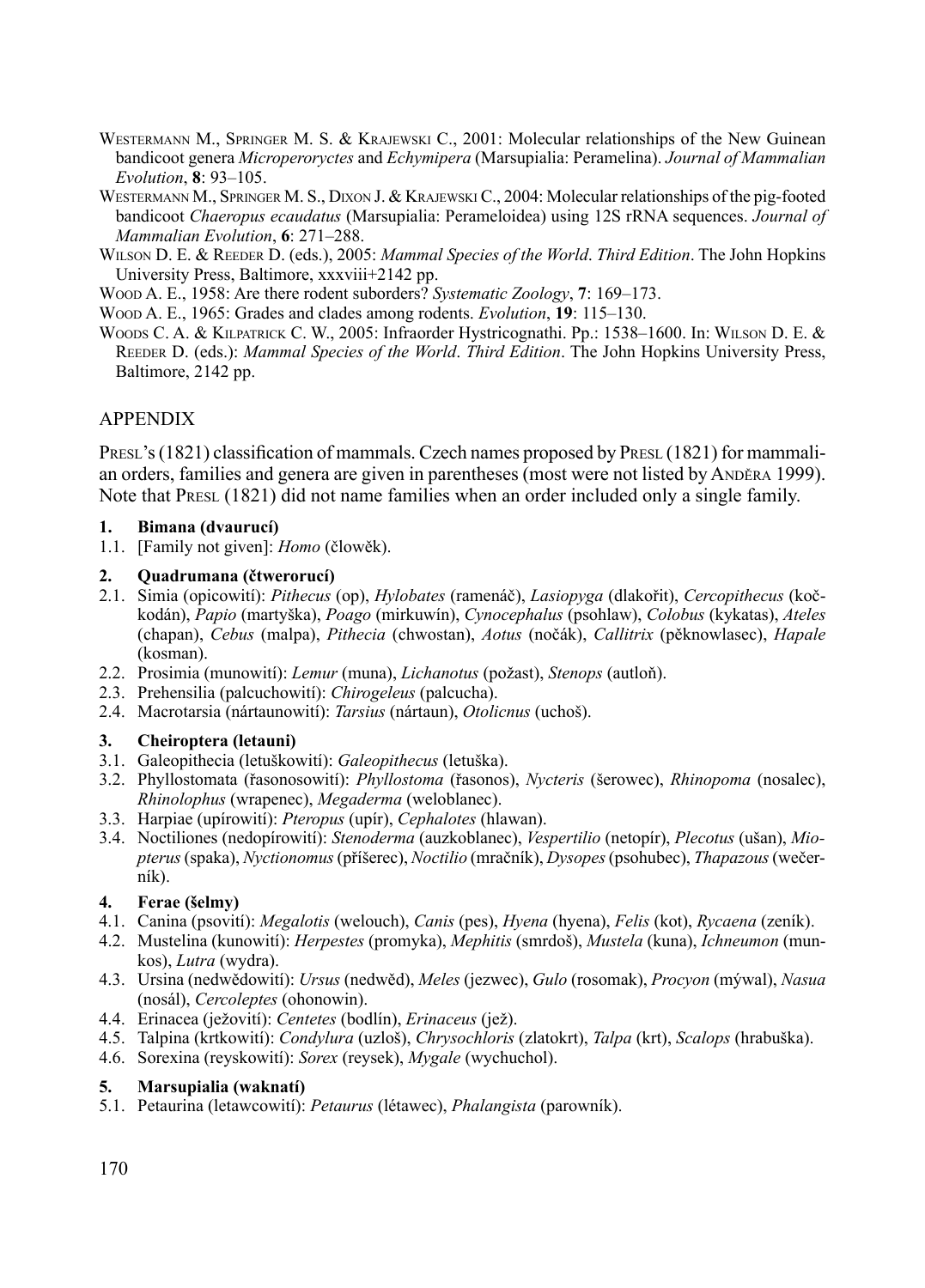- 5.2. Cheironectina (plawákowití): *Cheironectes* (plawák).
- 5.3. Didelphina (wačicowití): *Ambliotis* (ruhoš), *Balantia* (tokaun), *Didelphis* (wačice).
- 5.4. Thylacina (torebníkowití): *Dasyurus* (srstaun), *Thylacis* (torebník).
- 5.5. Lipurina (kwíkolowití): *Phascolomys* (drapoš), *Lipurus* (kwíkol).
- 5.6. Hypsiprimnea (skokeyšowití): *Hypsiprimnus* (skokeyš), *Halmaturus* (klokan).

#### **6. Rosores (hlodawí)**

- 6.1. Dipudina (tarbíkowití): *Dipus* (tarbík), *Pedetes* (nohas).
- 6.2. Sciurina (wewerowití): *Myoxus* (plch), *Tamias* (deňka), *Pteromys* (poletucha), *Sciurus* (wewer), *Cheiromis* (letaha).
- 6.3. Leporina (zajícowití): *Lepus* (zajíc), *Lagomys* (pičuha).
- 6.4. Cavinida (morčowití): *Coelogenys* (tlamák), *Dasyproctes* (nahoš), *Cavia* (morče, also wiska), *Hydrochaerus* (plawaun).
- 6.5. Histricina (dikobrazowití): *Histrix* (dikobraz), *Coëndu* (ostnoš), *Loncheres* (ježowec).
- 6.6. Castorina (bobrowití): *Hydromys* (woduška), *Guillino* (dlakaun), *Ondatra* (ondatra), *Castor* (bobr).
- 6.7. Georychina (hrabošowití): *Georychus* (hraboš), *Hypudaerus* (pestruška), *Fiber* (dlakoš).
- 6.8. Murina (myšowití): *Mus* (myš), *Cricetus* (křeček), *Arctomys* (swišť), *Viscacia* (wizkacha), *Spalax* (slepec), *Bathyergus* (rypoš).

#### **7. Cingulata (pásatí)**

7.1. [Family not given]: *Dasypus* (pásowec), *Tolipeutes* (chaulan).

## **8. Pamphracta (Ssupani)**

8.1. [Family not given]: *Pamphractus* (ssupan).

#### **9. Ornithostomata (ptakohubí)**

9.1. [Family not given]: *Ornithorhynchus* (ptakaun).

#### **10. Tachiglossa (rychlozajiční)**

10.1. [Family not given]: *Tachyglossus* (rychlojazan).

## **11. Vermilinguia (tenkojazyční)**

- 11.1 Manisia (luskaunowití): *Manis* (luskaun).
- 11.2. Myrmecophagina (mrawenčíkowití): *Myrmecophaga* (mrawenčík), *Tamandua* (tamandua), *Orycteropus* (kuťoš).

#### **12. Tardigrada (lenochodi)**

12.1. [Family not given]: *Bradypus* (lenochod), *Choloepus* (kulhoš).

## **13. Bisulca (dwaupaznehtní)**

- 13.1. Taurina (beykowití): *Bos* (beyk), *Ovibos* (owoskot), *Ovis* (owce), *Capra* (kozel), *Antilope* (sajka).
- 13.2. Cervina (jelenowití): *Cervus* (jelen), *Moschus* (kabarha).
- 13.3. Girafina (girafowití): *Camelopardalis* (girafa).
- 13.4. Camelina (welblaudowití): *Auchenia* (wikuně), *Camelus* (welblaud).

## **14. Solidungula (jednopaznehtní)**

14.1. [Family not given]: *Equus* (kůň).

## **15. Multungula (mnohopaznehtní)**

- 15.1. Elephantina (slonowití): *Elephas* (slon).
- 15.2. Tapiracea (tapírowití): *Tapirus* (tapír).
- 15.3. Scrofina (wepřowití): *Sus* (wepř).
- 15.4. Hyracina (tlustošowití): *Lipura* (nehtaun), *Hyrax* (tlustoš).
- 15.5. Rhinocerina (rohošowití): *Rhinoceros* (rohoš).
- 15.6. Hyppopotamea (hrochowití): *Hyppopotamus* (hroch).